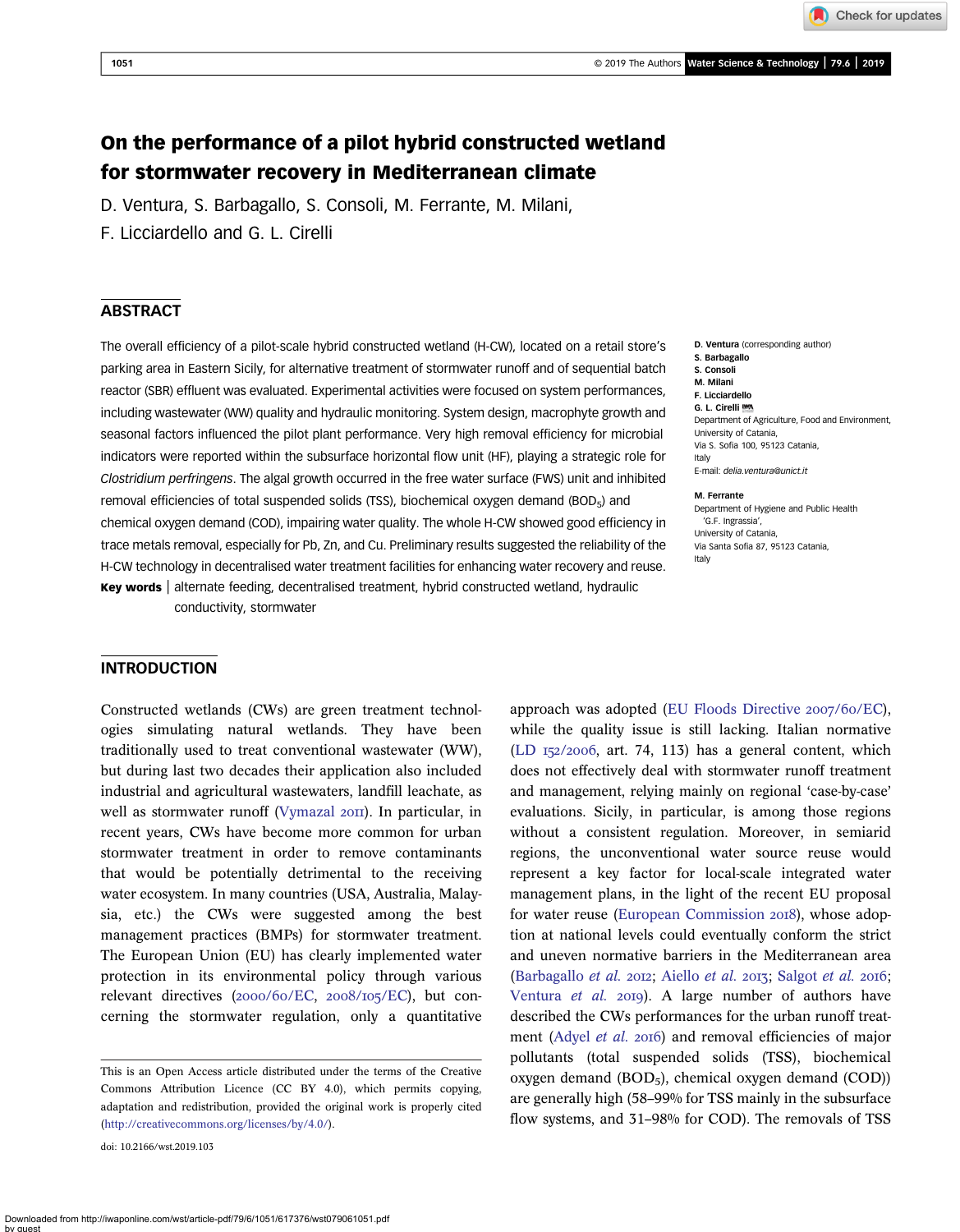<span id="page-1-0"></span>and organic matter are strongly correlated because most of the COD and  $BOD<sub>5</sub>$  is in particulate form while only a few portions are in soluble form. The average efficiency of nutrients widely varies from 1% to 90% for total nitrogen (TN) and from 10% to 90% for total phosphorus (TP) due to the large fluctuations of hydraulic loading rates. In general, when hydraulic rates exceed the system's assimilative capacity, threat of nutrient release may occur. The nutrient's removal rates are not usually influenced by CW configuration and input concentrations, suggesting retention time is a critical factor in nutrient removal efficiencies in any system. Finally, performances on micropollutants, like trace metals, vary according to author and substance. The explanation lies in the different physical forms they can assume. When attached on TSS, trace metals are efficiently eliminated by sedimentation and filtration. When mainly present in dissolved form, most trace metals are not degraded. However, the main CWs removal processes for metals are: binding with the granular medium; precipitation as insoluble salts and uptake by plants and bacteria ([García](#page-7-0) [et al.](#page-7-0) 2010), even if temperature, conductivity and pH variations promote metal release in water [\(Walaszek](#page-8-0) et al. ). The knowledge on CWs hydrocarbons removal mechanisms still need to be extended, though the biological and microbiological processes are by now considered the preferential degradation paths. In fact, bacterial consortia and plant-bacteria mutual associations in the plant rhizosphere and endosphere can promote the microbial gene expression of catabolic enzymes linked to hydrocarbons degradation ([Hashmat](#page-7-0) et al. 2018). Also, in formed microbial mats, the characteristic communities apt to oil-derivatives metabolization can vary depending on oil and nutrients levels (e.g. ammonia), and also pH, temperature, dissolved oxygen (DO) and sulfate concentration (Abed  $et$   $al.$  2014). Also,

bioaugmentation strategy has been proposed for oil-contaminated soils treatment (Tao  $et$  al.  $20I9$ ). Overall, physicochemical processes (e.g. photoreactions, chemical precipitation, sedimentation and filtration) alone or combined allow us to foster the biological hydrocarbon removal and nowadays are widely studied as the base of novel technologies, particularly for the degradation of the more persistent polycyclic aromatic hydrocarbons (PAHs) (Li [et al.](#page-7-0) 2019; [Wang](#page-8-0) et al. 2019). The latter can be biologically degraded, but a lack of data makes conclusions on the CWs efficiency not reliable. Besides the general focus, based on the development of effective decentralised wastewater treatment-water recovery system, the specific aim of this study was to evaluate the removal efficiency of an experimental hybrid CW (H-CW), alternatively treating stormwater of a parking area and the effluent of a sequential batch reactor (SBR) installed in a retail store (toilets, kitchens and bar). This would avoid feeding shortage and system block during warmer seasons and provide system robustness in Mediterranean climate changing conditions (heavy rain episodes and dry weather periods), besides offering a social amenity for the local community. The hydraulic behaviour of the subsurface horizontal CW (HF) unit, after less than two years of operation, allowed us to assess the clogging's effects on the wetland hydraulic properties (i.e. hydraulic conductivity at saturation,  $K_s$ ). Finally, the possibility of reclaimed water use was evaluated.

## **METHODS**

The pilot-scale H-CW consists of a retention pond, followed by two identical parallel lines, each one including a subsurface HF and a free water surface CW (FWS) unit in series (Figures 1 and [2](#page-2-0)). It is located within the parking area of



Figure 1 | Pilot-scale hybrid constructed wetland (H-CW) layout and monitoring design (grey circles and crosses, respectively, for water quality and hydraulic surveys). Sequential batch reactor (SBR); retention pond (POND) and free water surface CW (FWS).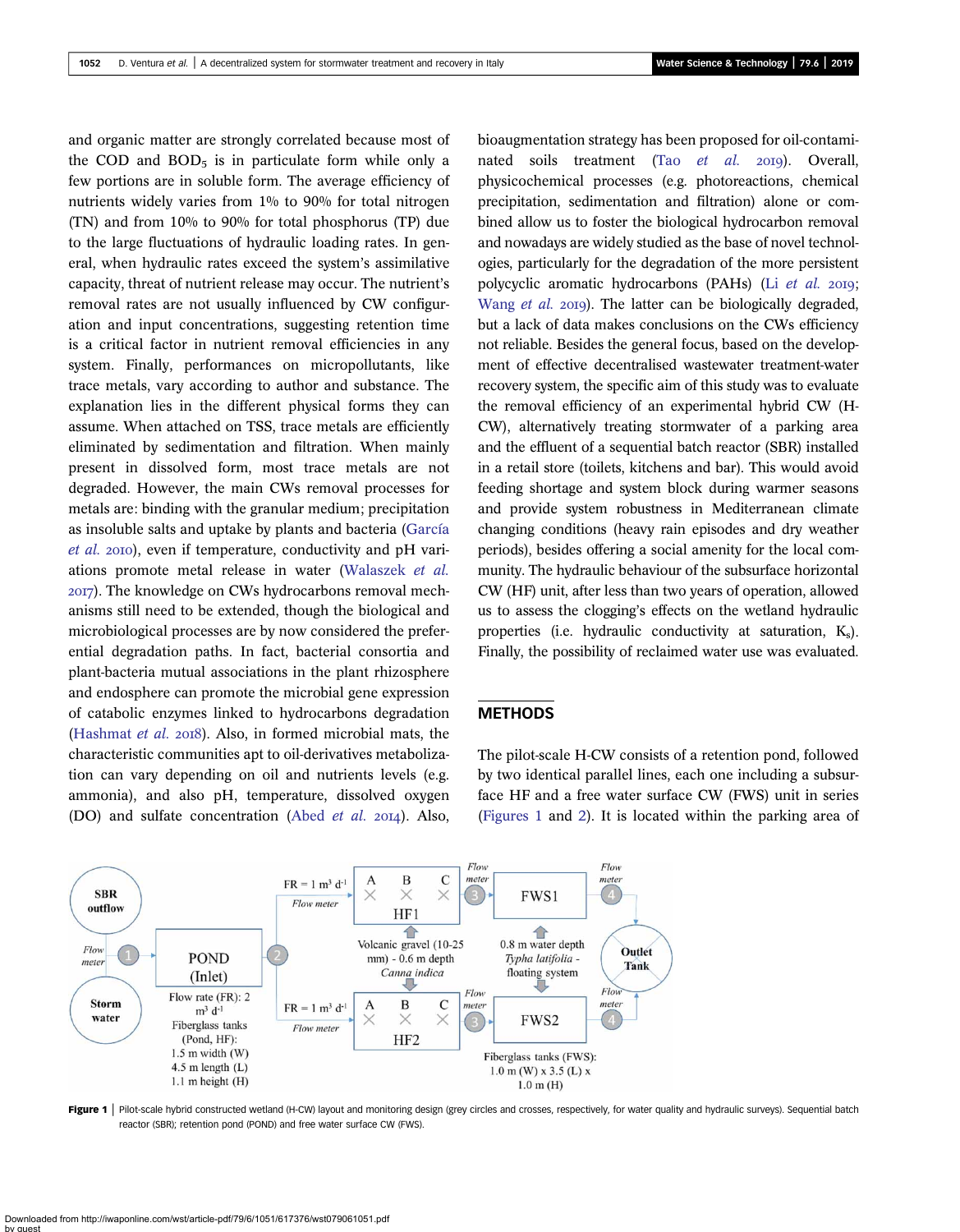<span id="page-2-0"></span>

Figure 2 | View of the pilot-scale hybrid constructed wetland (H-CW): single stages (FWS and HF) and overall view (with a detail of the system inlet retention tank, named as 'Pond').

the retail store Ikea®, in the industrial district of Catania, Eastern Sicily (Italy)  $(37°26'54.2'' N 15°02'05.2'' E)$ .

The system has been operated since the end of 2016 with a nominal hydraulic retention time (HRT) of 96 h per line. Water quality monitoring was divided into three periods (number of sampling per period,  $n = 15$ ). I period ranged from May to September 2017, with SBR effluent treatment (feeding frequency of four cycles/day), while the II and III periods, respectively, from November 2017 to February 2018 and from March to May 2018, with stormwater runoff for feeding. During stormwater collection, sampling campaigns were carried out, trying to match moments immediately after significant rainfall events ( $>5$  mm). Water quality and removal efficiency (R.E.,  $\%$ ) were analysed for TSS, COD, BOD<sub>5</sub>, TN, TP ([Marzo](#page-8-0) [et al.](#page-8-0) 2018), trace metals (As, Cd, Cr, Fe, Ni, Pb, Cu, Zn) and PAHs as the total sum of benzo(b)fluoranthene, benzo(k)fluoranthene, benzo(ghi)perylene, indeno(1.2.3 cd)pyrene. Inductively coupled plasma mass spectrometry (Perkin Elmer NexION 350X) and gas chromatography (GC-Perkin Elmer Clarus 500) were performed, respectively, for trace metals and PAHs. Monitoring points are (circled numbers) reported in [Figure 1](#page-1-0) as: 1 (In Pond), 2 (Out Pond), 3 (Out HF) and 4 (Out FWS). Statistical analysis was performed using the Kruskal-Wallis test ([R Core](#page-8-0) [Team](#page-8-0) 2014) to evaluate the two treatment lines differences. Significance was shaped as  $p < 0.05$ . On February and June 2018, the first two hydraulic surveys were conducted on HF units (HF1 and HF2) in order to evaluate the hydraulic conductivity in saturated conditions  $(K<sub>s</sub>)$  of the filtering volcanic gravel beds. The traditional in situ falling head test was therefore applied: sampling points are reported in [Figure 1](#page-1-0) as grey crosses (A, B, C) in the HF units. The falling head permeameter, based on Lefranc's test, has been largely used to measure  $K_s$  of CW ([Nivala](#page-8-0) *et al.* 2012), applying different schemes and equations suggested in literature [\(NAVFAC](#page-8-0)  $1986$ ). Among the different schemes and equations, the standpipe method was chosen [\(Licciardello](#page-7-0) [et al.](#page-7-0) 2019). Compared to other methods, a standpipe test does not require a borehole to be drilled as the pipe is merely inserted directly into the sediment, which can save much time and money.  $K_s$  was calculated by using the following equation (Equation  $(1)$ ):

$$
K_s = \frac{2\pi R + 11L}{11t} \ln\left(\frac{H_1}{H_2}\right) \tag{1}
$$

where R is the radius of the tube (m), L is the submerged length of the tube (m), t is time (s) and  $H_1$  and  $H_2$  are the water levels (meters, m) in the permeameter cell corresponding to time  $t_1$  and  $t_2$  (s), respectively. In order to obtain the best fit between modelled  $H_2$  and the measured  $H<sub>1</sub>$ , the squared difference between the theoretical curve and that obtained in the field was minimized to estimate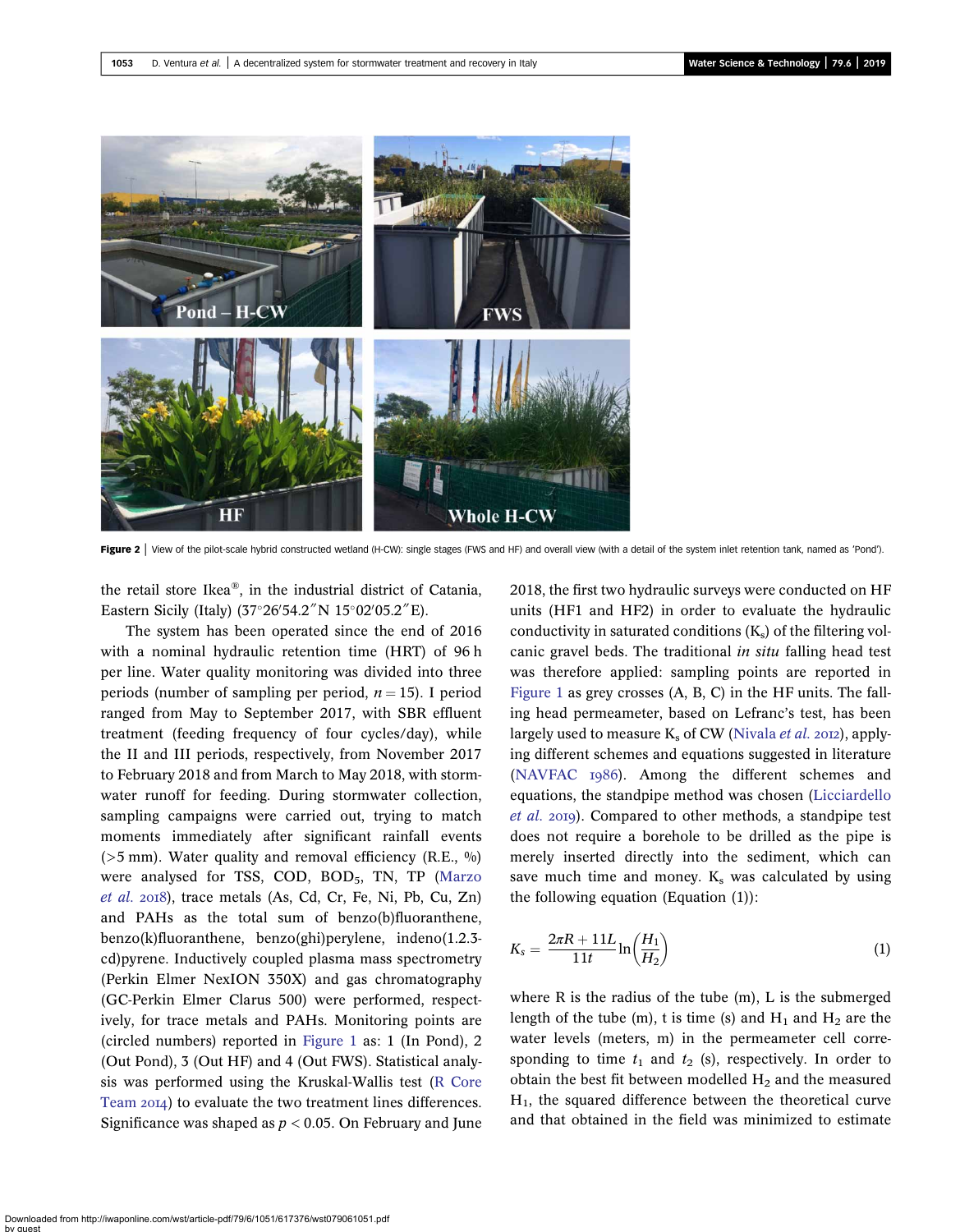the value of  $K_s$  by means of an iterative, non linear, procedure that can be done easily using Excel solver (Frontline Systems, Incline Village, NV, USA):

$$
\sum_{t=0}^{n} = (H_{obs}(t) - H_{est}(t))^{2}
$$
 (2)

where  $H_{obs}$  is the height of the water table level measured inside the tube at time t during the test  $(m)$ ;  $H_{est}$  is the corresponding modelled data, by Equation (2).

In order to fill the permeameter with water in a pulse mode, as required, a permeameter unit was assembled. In particular, an impervious steel tube (internal diameter of 0.10 m and length of 1.5 m) for the insertion into the medium was connected to a plastic water reservoir (6.6 L volume) by means of a bulb valve. The permeameter was inserted by using a mallet into the medium to a depth of about 0.32 m, after the creation of a small hole in the granular medium to reach the water table. The decrease of water height inside the tubes was monitored until the water level reached the water table by using a pressure probe (STS– Sensor Technik Sirnach, AG), connected to a laptop by means of a CR200-R (Campbell Scientific) data logger, positioned inside the steel tube. Pressure data were then converted into water heights. For each test, the experimental monitoring time was fixed in 60 seconds and the pressure probe was configured to collect four water height data per second.

#### RESULTS AND DISCUSSION

Effective data monitoring and collection were the most challenging issues faced when stormwater fed the experimental system. In fact, the Sicilian region was clearly affected by heavy rainfall deficit  $(>30-40\%)$  in 2017, with respect to the period 2003–2016 [\(SIAS](#page-8-0)), and very few significant events were recorded (Figure 3).

Mean values of main physical parameters for each period are reported in [Table 1.](#page-4-0) Identical treatment units were further averaged (HF1-HF2: monitoring point, 3; FWS1-FWS2: monitoring point 4), since non-parametric data analysis did not show differences (Kruskal-Wallis test  $p$ -values  $> 0.05$ ). *P*-values are respectively embedded in [Table 1](#page-4-0) (see caption<sup>a</sup>) and [Table 2](#page-5-0) for physical and chemical parameters. EC values varied between I and II–III periods, and DO along the treatment units. The latter has been described as a key indicator of wetland metabolism, and its variability can describe the fluctuating balance between autotrophic and heterotrophic processes. All these features, influenced by seasonal changes (climate and plant phenology), together with multi-compartment CW design and diversified flow conditions (and also different HRT along the treatment units) become very challenging when managing these types of systems (Adyel *[et al.](#page-7-0)* 2016). The alternation of lentic and lotic phases strongly characterizes many wetlands in Mediterranean environments, clearly impacting on DO dynamics. In this case, the only H-CW unit exhibiting higher hydrodynamic regime was the retention pond placed at the inlet system, probably because of the incoming influent flushing, while the remaining stages mainly presented lentic characteristics. A proof of that could be linked to higher levels of DO and pH recorded in the retention pond ([Table 1](#page-4-0), point 2), while temperature seemed less influent. Also, during the warmer periods, when the exposure to solar radiation was high, the accumulation of thick algal mats as floating mass in the FWS units ([Table 1,](#page-4-0) point 4) could have limited both photosynthetic



Figure 3 | Rainfall deficit recorded in Sicily in 2017, in comparison to the period 2003–2016 (data SIAS) and in situ pilot H-CW meteorological data: total rain (mm/day) mean air temperature ( C) (February 2017–March 2018).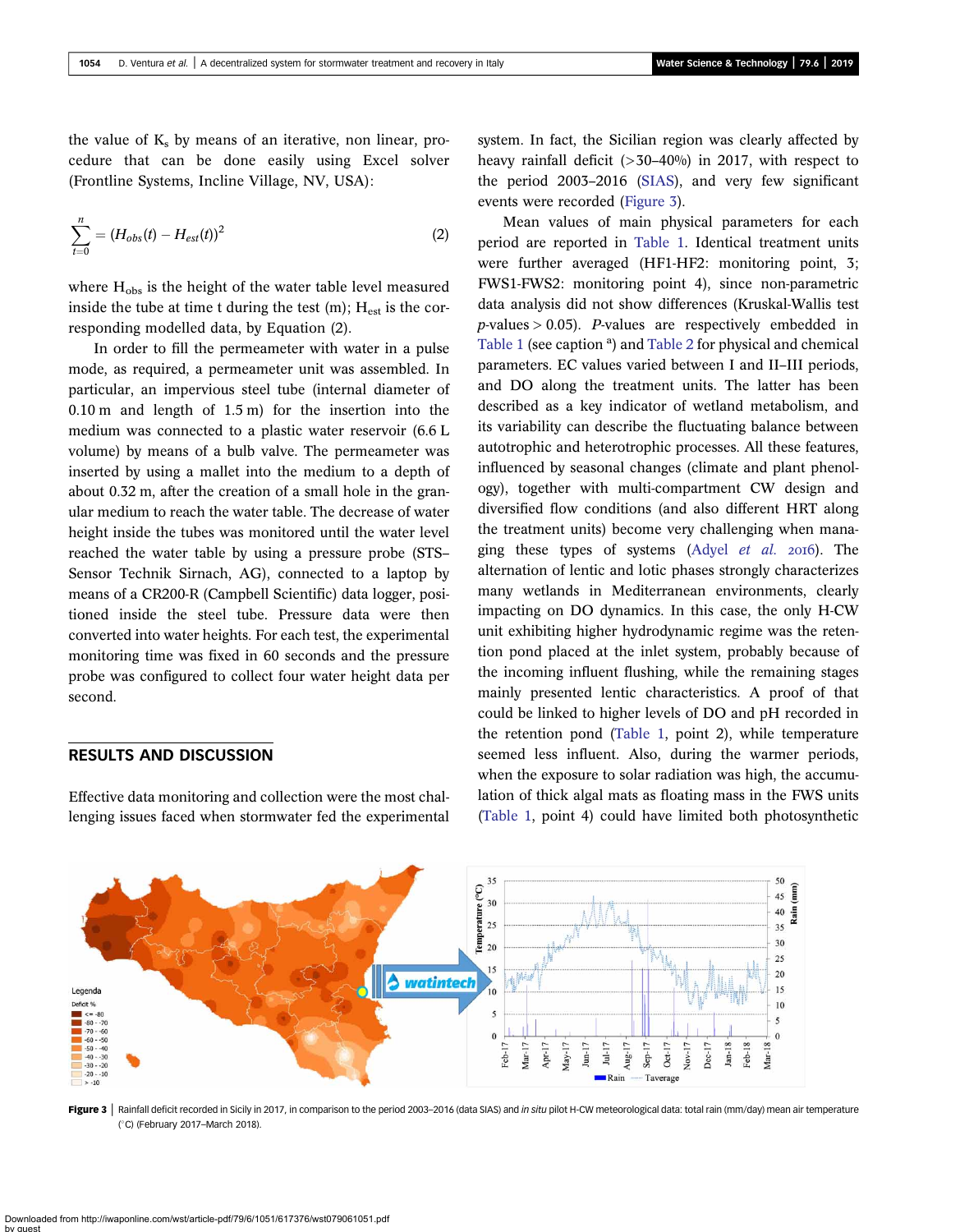<span id="page-4-0"></span>

|        | <b>I</b> period |                        |                                                                          |                                                                                                                                                                       | Il period |             |                                                                                                                                             | III period |                                                                   |  |
|--------|-----------------|------------------------|--------------------------------------------------------------------------|-----------------------------------------------------------------------------------------------------------------------------------------------------------------------|-----------|-------------|---------------------------------------------------------------------------------------------------------------------------------------------|------------|-------------------------------------------------------------------|--|
| Point  |                 | $\mathbf{\hat{z}}$     |                                                                          |                                                                                                                                                                       |           | $1 \t2 \t3$ |                                                                                                                                             |            |                                                                   |  |
|        |                 |                        | DO (mg L <sup>-1</sup> ) 6.7 (1.8) 8.6 (0.9) 4.0 (2.1) <sup>a</sup> 0.63 | $5.6(2.5)$ <sup>a</sup> 1                                                                                                                                             |           |             | $4.9$ (1.5) $0.6$ (1.8) $1.8$ (1.8) $0.6$ (1.6) $0.2$ (1.7) $8.9$ (1.6) $0.3$ (1.7) $8.9$ (1.8) $0.59$ (1.8) $1.8$ (1.8) $1.6$ (1.8) $0.59$ |            |                                                                   |  |
|        |                 |                        |                                                                          | 0.07% 2119 (143) 2129 225 2130 (224) 0.26 2351 (1,443) 0.26 2351 (140 161 (441 161 (55) 319 (150 319 213 443) 0.35 10.55 10.88 218 (39 218 (39 218 (30 2171 (30) 0.35 |           |             |                                                                                                                                             |            |                                                                   |  |
|        |                 | $7.5(0.3)$ 8.4 $(0.3)$ | $7.8(0.5)^{a}0.69$                                                       | 7.2 (0.2) <sup>a</sup> 0.57                                                                                                                                           |           |             | 6.7 (0.9) 7.9 (1) 7.1 (0.8) <sup>a</sup> 1 7.5 (0.8) <sup>a</sup> 0.92                                                                      |            | 6.7 (0.7) 8.6 (0.4) 7.1 (0.01) $^{9}$ 0.67 7.4 (0.01) $^{9}$ 0.91 |  |
| r (°C) |                 |                        | $28.9(3.1)$ $26(2.1)$ $24.7(2.2)^{9}0.57$                                | $26.5(3)$ <sup>a</sup> $0.87$                                                                                                                                         |           |             | 15.2 (1.9) 15.1 (2.1) 14.8 (1.3) ${}^{9}0.35$ 15.21 (1.4) ${}^{9}0.75$ 23.9 (6.1) 22.7 (6) 20.4 (0.1) ${}^{9}0.92$ 21.7 (0.2) ${}^{9}0.75$  |            |                                                                   |  |

aKruskal-Wallis test p-values calculated between identical treatment units (HF1-HF2: monitoring point 3; FWS1-FWS2: monitoring point 4).

activity and atmospheric DO exchange. Only during the II period, ranging from November to February, with lower temperature and solar radiation but higher wind velocity (data not shown), DO in FWS units increased.

[Figure 4](#page-5-0) reports concentrations and removal efficiency  $(R.E., \%)$  of the main chemical parameters during I monitoring period. Higher R.E. took place at HF outlet for TSS and organic matter, while the opposite trend was observed for nutrients. The H-CW presented undeveloped Typha latifolia root systems, that were introduced into the FWS on floating support, to act as further filter for retention. The algal blooms occurred in FWS tanks and were determined by increased temperature, caused water quality worsening at the H-CW outlet (TSS, COD and TN values were higher than national standard limits for reuse, [Table 3](#page-5-0)) suggesting the system was still at initial and unstable conditions. On the other hand, as already described by others [\(Vymazal](#page-8-0)  $2013$ ; [Àvila](#page-7-0) *et al.*  $2017$ ), FWS confirmed to play a positive role in nutrients removal. Nevertheless, as reported by [Àvila](#page-7-0) *et al.* (2017) the effluent recirculation could be an effective solution for TN removal in hybrid CW systems, when unfavourable conditions occur.

In [Figure 5,](#page-5-0) trace metals detected during both runoff treatment periods (II and III) are reported. Overall trace metals removal efficiencies (%), for Cr, Fe, Ni, Pb, Cu, Zn, were, respectively, 12 ( $\pm$ 9), 9 ( $\pm$ 1), 6 ( $\pm$ 5), 53 ( $\pm$ 30), 30 ( $\pm$ 28), 61  $(\pm 5)$  in the II period and 63 ( $\pm 40$ ), 33 ( $\pm 32$ ), 39 ( $\pm 27$ ), 90  $(\pm 12)$ , 74  $(\pm 9)$ , 91  $(\pm 7)$  in the III. Removal efficiencies mostly enhanced during the III period, possibly more appreciable because of higher concentrations in the case of Cr, Ni and Pb, while Cu and Zn showed very high removal efficiencies even present at lower concentrations. According to [Schmitt](#page-8-0)  $et$  al. (2015), metals in urban runoffs are mainly particle-bound but Cu and Zn are also present in the dissolved fraction (retained both, in the pond and in the filter; the latter in fact constitutes further retention for dissolved fraction), but the biological uptake of plants and bacteria should be assessed as well. However, the overall concentrations were always below the Italian standard limits for discharge in water bodies [\(Table 3](#page-5-0)).

The indicator microorganisms ([Table 4\)](#page-6-0) analysed, among those recommended in the last European proposal for water reuse ([European Commission](#page-7-0) 2018) were Escherichia coli and Clostridium perfringens, respectively, the most appropriate for pathogenic bacteria and protozoa assessment. Both indicators were efficiently removed during the treatment process. Microbial inlet concentrations were below Italian standard limits ([Table 3](#page-5-0)) but a peculiar path was observed in the case of Clostridium perfringens, for which removal (2 u-log) was always reached at the HF

Downloaded from http://iwaponline.com/wst/article-pdf/79/6/1051/617376/wst079061051.pdf by guest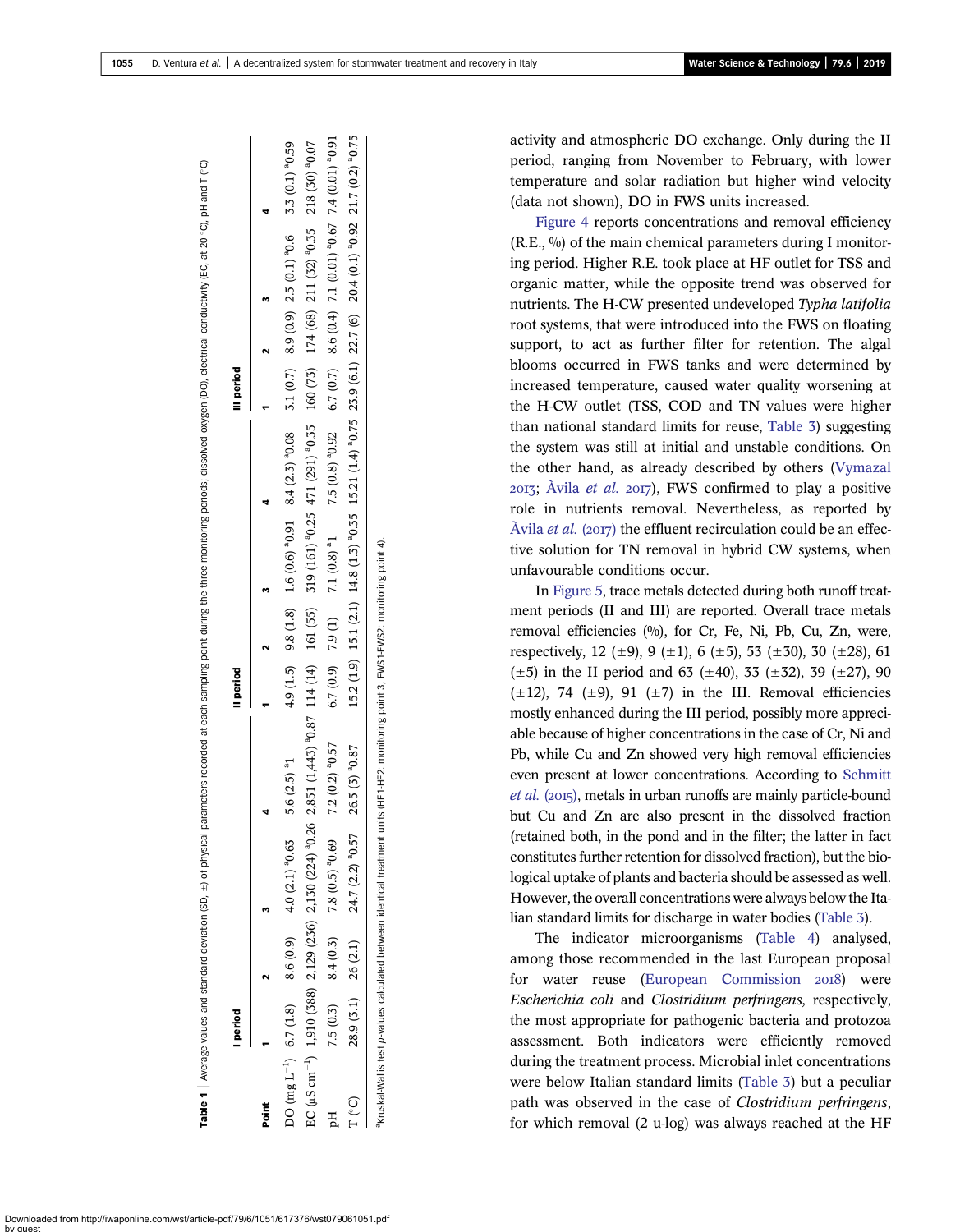| Period      | Point | <b>TSS</b> | <b>COD</b> | BOD <sub>5</sub> | TN   | TP   | Cr tot | Fe tot | Ni tot                   | Pb tot                   | Cu tot | Zn tot |
|-------------|-------|------------|------------|------------------|------|------|--------|--------|--------------------------|--------------------------|--------|--------|
|             |       | 0.26       | 0.33       | 0.87             | 0.87 | 0.87 | -      | -      | -                        | -                        | -      |        |
|             | 4     | 0.52       |            | 0.87             | 0.23 | 0.63 | -      | -      | $\overline{\phantom{0}}$ | $\overline{\phantom{0}}$ | -      | -      |
| $_{\rm II}$ | 3     | 0.06       | 0.88       | 0.25             | 0.07 | 0.39 |        | 0.6    | 0.83                     |                          | 0.46   | 0.37   |
|             | 4     | 0.25       |            | 0.15             | 0.66 | 0.56 | 0.7    | 0.12   | 0.6                      | 0.75                     | 0.83   | 0.5    |
| Ш           | 3     | 0.88       | 0.77       | 0.66             | 0.05 | 0.77 | 0.41   | 0.75   | 0.4                      | 0.91                     | 0.17   | 0.4    |
|             | 4     | 0.75       | 0.15       | 0.08             | 0.44 | 0.09 | 0.88   | 0.17   | 0.6                      | 0.74                     | 0.14   | 0.92   |

<span id="page-5-0"></span>Table 2 | Kruskal-Wallis test p-values calculated for chemical parameters between identical treatment units (HF1-HF2: monitoring point 3; FWS1-FWS2: monitoring point 4)





Figure 4 | I monitoring period (SBR effluent treatment). Maximum–minimum and mean concentrations of conventional water quality parameters: TSS, COD, BOD<sub>5</sub>, TN, TP at the system inlet (In Pond), the horizontal unit outlet (HF, monitoring point 3) and system outlet (free-water unit, FWS, monitoring point: 4). Removal efficiencies (R.E., %) calculated between the inlet of the system and the intermediate treatment stage (Pond  $+$  HF unit) and the overall (Pond  $+$  HF unit  $+$  FWS unit).

Table 3 | Physical-chemical (mgL<sup>-1</sup>), trace metals (mgL<sup>-1</sup>), and bacteriological (CFU 100 mL<sup>-1</sup>) Italian standard limits for wastewater discharge and reuse

| <b>Italian standard limits</b> | <b>TSS</b> | BOD <sub>5</sub> | COD | TN                   | <b>TP</b> | Tot Cr | Fe | Ni | Pb  | Cu  | Zn  | E. coli              |
|--------------------------------|------------|------------------|-----|----------------------|-----------|--------|----|----|-----|-----|-----|----------------------|
| WW discharge <sup>a</sup>      | 80         | 40               | 160 | $\approx 35^{\circ}$ | 10        | -      | -  |    | 0.2 | 0.1 | 0.5 | $5.0 \times 10^{3d}$ |
| WW reuse <sup>b</sup>          | 10         | 20               | 100 | 15                   |           | 0.1    | -  |    | 0.1 |     | 0.5 | $100^{\rm e}$        |

a[Legislative Decree 152 \(2006\)](#page-7-0).

b [Ministerial Decree 185 \(2003\)](#page-8-0).

<sup>c</sup>Limit for discharge into surface water bodies (as the rough sum of NH<sub>4</sub>, N-NO<sub>2</sub> and N-NO<sub>3</sub>).

d Recommended value for P.E. >2,000.

eMaximum value in 80% of samples.





outlet. Further investigation might be useful to clarify the possible influence of DO and suitable substrates presence for anaerobic respiration along the length of the H-CW.

TSS and organic matter (BOD<sub>5</sub>, COD) average concentrations (mg  $L^{-1}$ ) at the hybrid CW inlet and outlet recorded when the system was fed with stormwater were,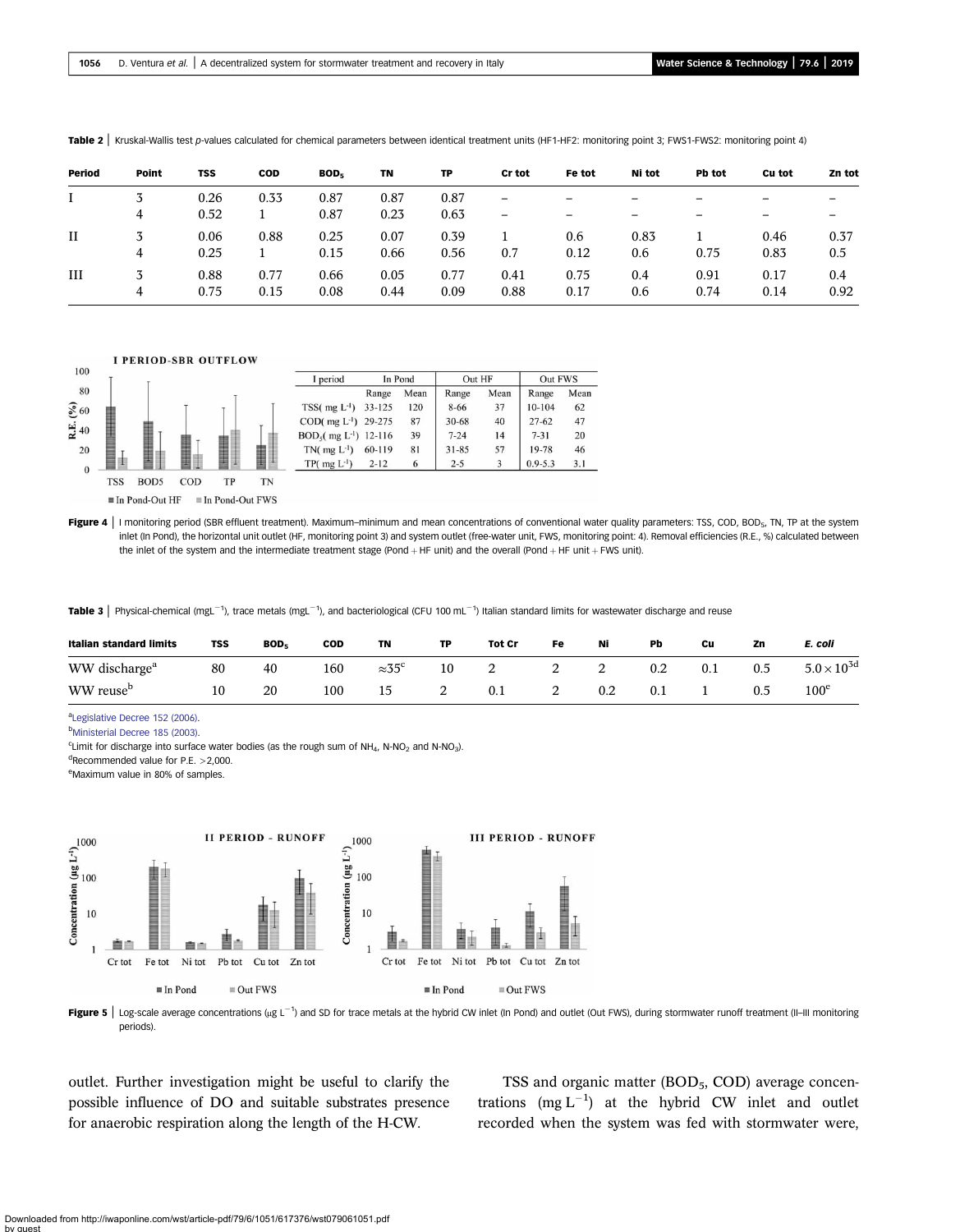<span id="page-6-0"></span>**Table 4** Average concentrations (CFU 100 ml<sup>-1</sup>) and removal efficiencies (R.E., u-log) of indicator microorganisms in hybrid CW inlet (In Pond) and outlet (Out FWS) during II monitoring period

| II monitoring<br>period | In Pond<br>(CFU 100 ml <sup>-1</sup> ) | <b>Out FWS</b><br>(CFU 100 ml <sup>-1</sup> ) | R.E. (u log)   |
|-------------------------|----------------------------------------|-----------------------------------------------|----------------|
| Escherichia coli        | 106 $(\pm 83)$                         | $3~(\pm 1)^{a}~0.12$                          | $1.5(\pm 0.4)$ |
| Clostridium perf.       | 464 $(\pm 623)$                        | $6(\pm 3)^{a}$ 0.05                           | 2 ( $\pm$ 0.4) |

Standard deviation  $(\pm SD)$  are in brackets.

<sup>a</sup>Kruskal-Wallis test p-values calculated between identical treatment units (FWS1-FWS2: monitoring point 4).

respectively, 7 ( $\pm$ 0.05), 12 ( $\pm$ 5), 21 ( $\pm$ 7) and 11 ( $\pm$ 0.6), 9  $(\pm 2)$ , 26  $(\pm 9)$ . Values were below the Italian standard limits ([Table 3\)](#page-5-0). Similarly, TN and TP average concentrations (mg  $L^{-1}$ ) at the hybrid CW inlet and outlet were below the national standard limits: inlet and outlet TN and TP mean values between II and III monitoring periods were, respectively: 3  $(\pm 1.3)$ , 2.6  $(0.3)$  and 0.1  $(\pm 0.01)$  and 3.5 ( $\pm$ 2.4). A slight TP increase at the outlet was observed, probably influenced by the II period, as also shown by reference data (mean HF and FWS outlet concentrations were, respectively (mg L<sup>-1</sup>), 5.5 ( $\pm$ 2.7) and 5 ( $\pm$ 3.6)). In the Mediterranean climate, the ranging period from November to February corresponds to macrophyte seasonal senescence, which in this case could have reasonably contributed to internal nutrient release along the system [\(Adyel](#page-7-0) et al. 2016). PAHs monitored during II and III periods were in very low concentrations  $(0.006 \mu g L^{-1})$  $\pm 0.003$ ) with a reduction of 40% ( $\pm 23$ ) already at the pond outlet. As previously described, the interaction between plants and microorganisms is a preferential path in hydrocarbons degradation. Despite the absence of macrophytes in the stabilization pond, the slight removal trend observed at PAHs low concentrations suggest that microbial activities and physicochemical processes could have already occurred. In that regard, [Schmitt](#page-8-0) et al.  $(2015)$  described sedimentation as a relevant mechanism of PAHs retention in CWs, but the present study did not investigate specific removal paths.

Figure 6 reports Ks mean values (number of sampling per point  $n = 3$ ) measured in both pilot beds at different distances from the inlet in February and June 2018 (after 1–1.5  $years' operation$ ).  $K_s$  values measured in June were very similar to those measured in February for all measuring points in both beds. Just in the middle point of HF1 there was a significant reduction between Ks values measured in February and in June equal to  $2,243$  m/d. K<sub>s</sub> values measured during the operation period were also compared with  $K_s$  value measured for the clean gravel, equal to 12,135 m/d (SD = 1,591). K<sub>s</sub> values after the operation periods decreased just in the area close to the inlet in both beds and in the HF2 bed also in the area close to the outlet of about 17%. These reductions were higher than the maximum SD of measurement repetitions in the same place and time and equal to about 1,500 m/d. Mean  $K_s$ values measured in the middle areas and close to the outlet, were sometimes even higher than the values observed for the clean gravel (i.e. point HF1-A and HF2-C when IMP permeameter was used and HF1-C when P permeameter was used). This behaviour could be due to the high variability of Ks values, being those differences in the range of the measured variability of the parameter.

## **CONCLUSIONS**

Preliminary experimental results on a pilot-scale H-CW are promising and suggest good reliability in the perspective to combine this technology in decentralised water treatment facilities (DWTFs) for enhancing the water recovery and reuse (e.g. green area irrigation and toilet flushing) in Mediterranean climate conditions. Particularly in Sicily, DWTFs by natural system can play a strategic role for promoting the wastewater reuse, as suggested by several authors [\(Bar](#page-7-0)[bagallo](#page-7-0) et al.  $20I2$ ; [Ventura](#page-8-0) et al.  $20I9$ ). However, predictions on the main critical issue became heavier than expected when considering the effect of such a strong rainfall scarcity. The feeding modalities of H-CW, particularly



Figure 6 | Ks values obtained during hydraulic monitoring campaigns of February and June 2018, through Falling head test method on both subsurface horizontal CW: HF1 and HF2.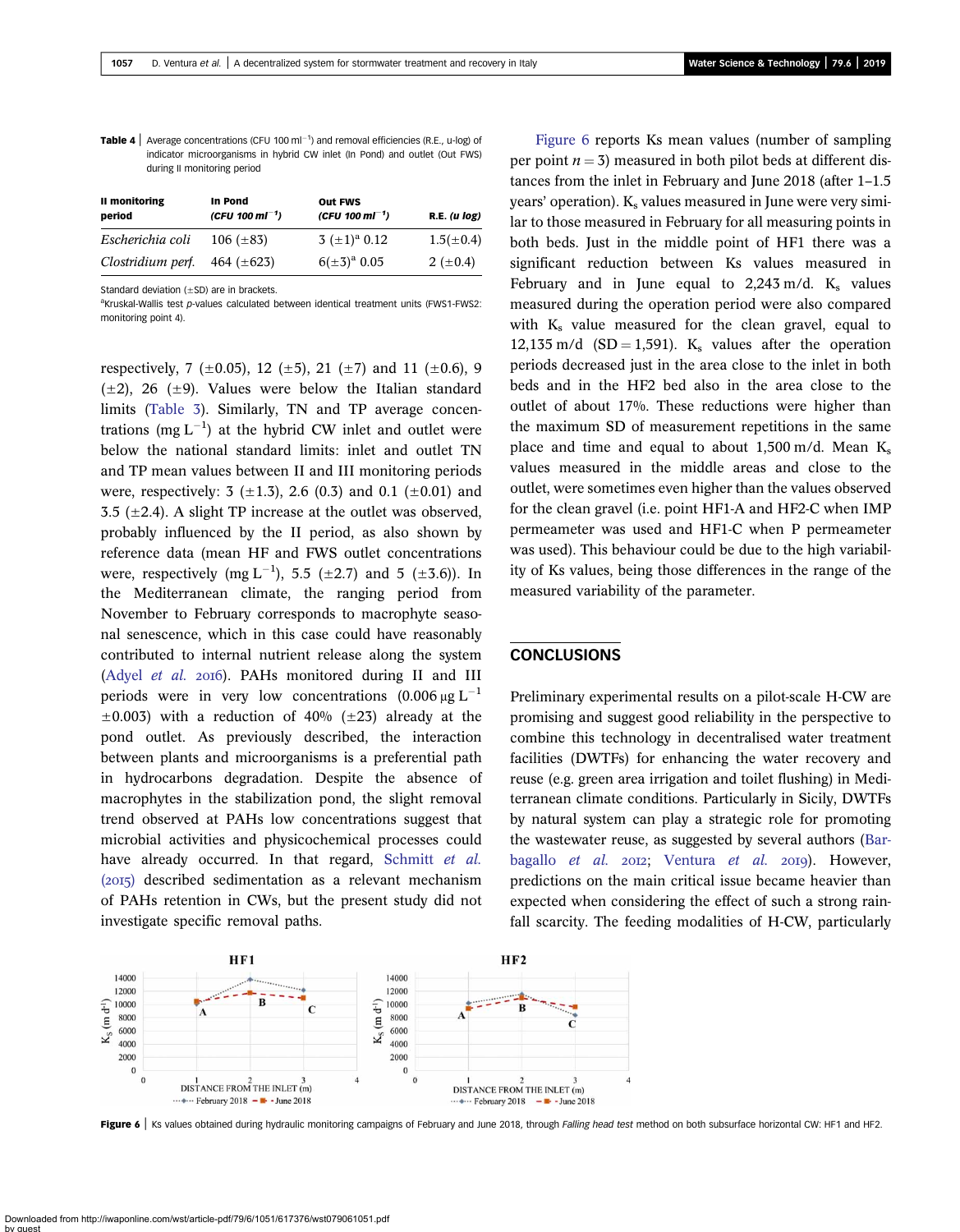<span id="page-7-0"></span>in a climate change scenario, have highlighted the following main critical points:

- The need to properly assess the interaction among nutrient-rich or poor effluent/feeding frequency/plant phenology. In fact, as reported above, the feeding switching from nutrient-rich SBR effluent to poor runoff at the end of the I period corresponded with the macrophyte senescence starting phase, presumably causing the TP increase from the inlet to the outlet of the system. Consequently, different feeding wastewater affects the H-CW treatment efficiency.
- The need for recirculation phase could be required in order to improve a multi-compartment CW treatment efficiency and cope with wastewater variability, addressing the most feasible option between reuse or discharge.
- The difficulty to conduct a robust monitoring activity and data collection.

However, general conclusions pointed out the following:

- The overall trace metals and PAHs removal efficiencies were good in spite of the low inlet concentrations detected, which were actually much lower than expected; hydrocarbons removal paths and processes occurring in hybrid CWs would be further investigated.
- The hydraulic monitoring of a novel H-CW from earlier operation phases allows to provide a long-term complete screening of the hydraulic conductivity at saturation, starting from a zero point survey.

Finally, further research is required to increase knowledge on hybrid CWs 'metabolic pathways' in highly variable climate regions.

# ACKNOWLEDGEMENTS

The present work has been carried out within the international research joint project, WATinTECH (WATERWORKS 2014 - ID 196) and funded by the Italian Ministry of University and Research.

#### **REFERENCES**

Abed, R. M. M., Al-Kharusi, S., Prigent, S. & Headley, T. [Diversity, distribution and hydrocarbon biodegradation](http://dx.doi.org/10.1371/journal.pone.0114570) [capabilities of microbial communities in oil-contaminated](http://dx.doi.org/10.1371/journal.pone.0114570) [cyanobacterial mats from a constructed wetland.](http://dx.doi.org/10.1371/journal.pone.0114570) PLoS ONE 9 (12), e114570. doi:10.1371/journal.pone.0114570.

- Advel, T. M., Oldham, C. E. & Hipsey, M. R. 2016 [Stormwater](http://dx.doi.org/10.1016/j.watres.2016.10.005) [nutrient attenuation in a constructed wetland with](http://dx.doi.org/10.1016/j.watres.2016.10.005) [alternating surface and subsurface flow pathways: event to](http://dx.doi.org/10.1016/j.watres.2016.10.005) [annual dynamics.](http://dx.doi.org/10.1016/j.watres.2016.10.005) Water Research 107, 66–82. doi:10.1016/j. watres.2016.10.005.
- Aiello, R., Cirelli, G. L., Consoli, S., Licciardello, F. & Toscano, A. 2013 [Risk assessment of treated municipal wastewater reuse](http://dx.doi.org/10.2166/wst.2012.535) [in Sicily.](http://dx.doi.org/10.2166/wst.2012.535) Water Science & Technology 67, 89-98.
- Ávila, C., Pelissari, C., Sezerino, P. H., Sgroi, M., Roccaro, P. & García, J. 2017 [Enhancement of total nitrogen removal](http://dx.doi.org/10.1016/j.scitotenv.2017.01.024) [through effluent recirculation and fate of PPCPs in a hybrid](http://dx.doi.org/10.1016/j.scitotenv.2017.01.024) [constructed wetland system treating urban wastewater.](http://dx.doi.org/10.1016/j.scitotenv.2017.01.024) Science of the Total Environment doi:10.1016/j.scitotenv. 2017.01.024.
- Barbagallo, S., Cirelli, G. L., Consoli, S., Licciardello, F., Marzo, A. & Toscano, A. 2012 [Analysis of treated wastewater reuse](http://dx.doi.org/10.2166/wst.2012.102) [potential for irrigation in Sicily.](http://dx.doi.org/10.2166/wst.2012.102) Water Science & Technology 65, 2024–2033.
- European Commission 2000 'Water Framework Directive 2000/ 60/EC of the European Parliament and of the Council', 23 October 2000.
- European Commission 2007 'Directive 2007/60/EC of the European Parliament and of the Council on the assessment and management of flood risks', 23 October 2007.
- European Commission 2008 'Directive 2008/105/EC of the European Parliament and of the Council on environmental quality standards in the field of water policy', 16 December 2008.
- European Commission 2018 [http://ec.europa.eu/environment/](http://ec.europa.eu/environment/water/pdf/water_reuse_regulation.pdf) [water/pdf/water\\_reuse\\_regulation.pdf](http://ec.europa.eu/environment/water/pdf/water_reuse_regulation.pdf) 448 (accessed June 7, 2018).
- García, J., Rousseau, D. P. L., Morató, J., Lesage, E., Matamoros, V. & Bayona, J. M. (2010) [Technology contaminant removal](http://dx.doi.org/10.1080/10643380802471076) [processes in subsurface- flow constructed wetlands: a review](http://dx.doi.org/10.1080/10643380802471076) [contaminant removal processes in subsurface-flow](http://dx.doi.org/10.1080/10643380802471076) [constructed wetlands.](http://dx.doi.org/10.1080/10643380802471076) Critical Reviews in Environmental Science and Technology 40 (7), 561–661. doi:10.1080/ 10643380802471076.
- Hashmat, A. J., Afzal, M., Fatima, K., Anwar-ul-Haq, M., Khan, Q. M., Arias, C. A. & Brix, H. 2018 [Characterization of](http://dx.doi.org/10.1007/s00128-018-2518-y) [hydrocarbon-degrading bacteria in constructed wetland](http://dx.doi.org/10.1007/s00128-018-2518-y) [microcosms used to treat crude oil polluted water](http://dx.doi.org/10.1007/s00128-018-2518-y). Bulletin of Environmental Contamination and Toxicology 102 (3), 358–364. https://doi.org/10.1007/s00128- 018-2518-y.
- Legislative Decree 152 2006 Decreto Legislativo 3 aprile 2006, n.152, 'Norme in materia ambientale (Normative requirements on the environment)' GU n. 88, April 14th 2006.
- Li, X., Li, Y., Zhang, X., Zhao, X., Sun, Y., Weng, L. & Li, Y. [Science of the total environment long-term effect of biochar](http://dx.doi.org/10.1016/j.scitotenv.2018.09.098) [amendment on the biodegradation of petroleum](http://dx.doi.org/10.1016/j.scitotenv.2018.09.098) [hydrocarbons in soil microbial fuel cells](http://dx.doi.org/10.1016/j.scitotenv.2018.09.098). Science of the Total Environment 651, 796–806. https://doi.org/10.1016/j. scitotenv.2018.09.098.
- Licciardello, F., Aiello, R., Alagna, V., Iovino, M., Ventura, D. & Cirelli, G. L. 2019 [Assessment of clogging in constructed](http://dx.doi.org/10.2166/wst.2019.045) [wetlands by saturated hydraulic conductivity measurements.](http://dx.doi.org/10.2166/wst.2019.045)

Downloaded from http://iwaponline.com/wst/article-pdf/79/6/1051/617376/wst079061051.pdf by guest